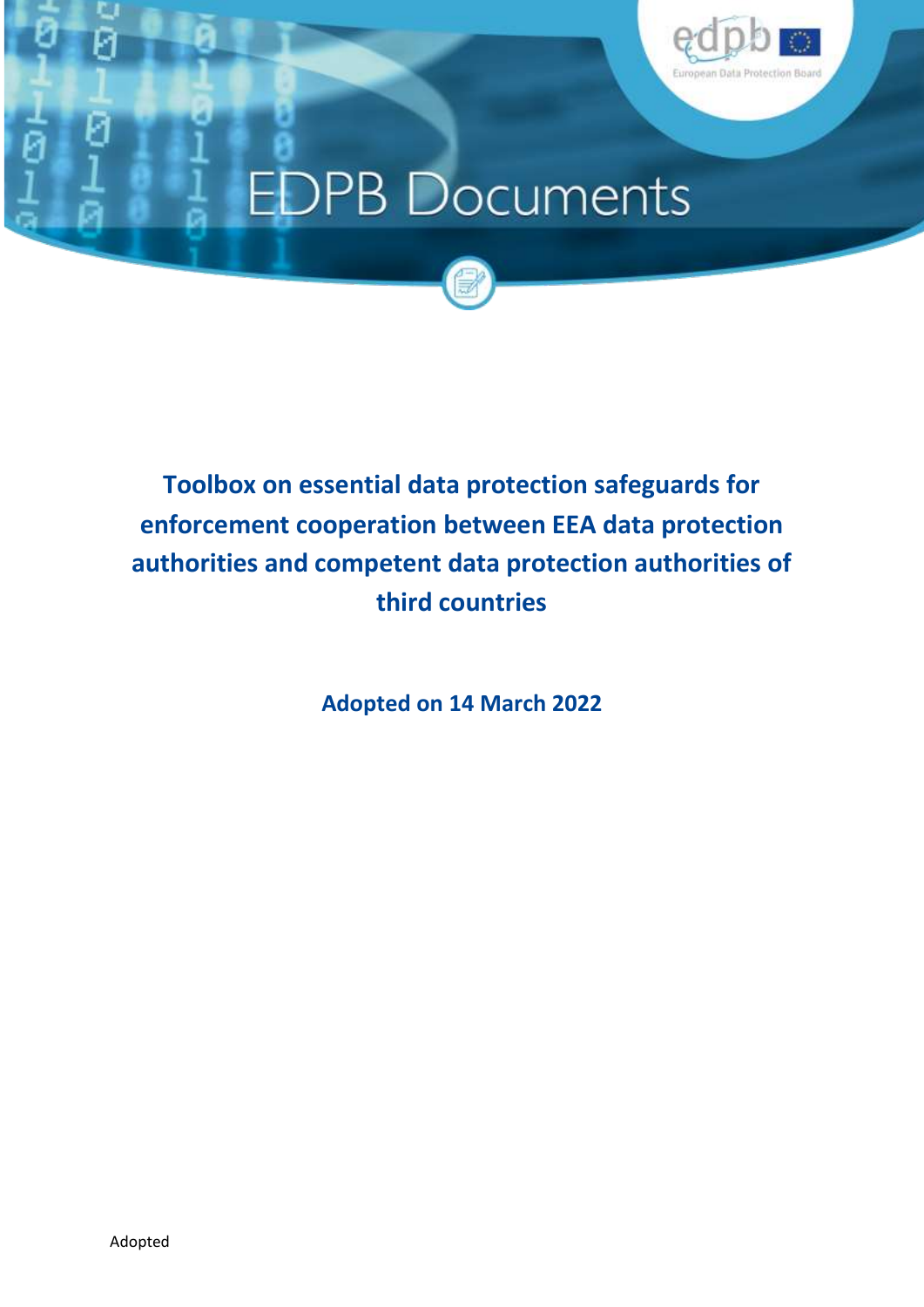## **The European Data Protection Board**

Having regard to Article 70(1)(u) and Article 50(a) of the Regulation 2016/679/EU of the European Parliament and of the Council of 27 April 2016 on the protection of natural persons with regard to the processing of personal data and on the free movement of such data, and repealing Directive 95/46/EC, (hereinafter "GDPR"),

Having regard to the EEA Agreement and in particular to Annex XI and Protocol 37 thereof, as amended by the Decision of the EEA joint Committee No 154/2018 of 6 July 2018<sup>1</sup>,

Having regard to Article 12 and Article 22 of its Rules of Procedure,

#### **HAS ADOPTED THE FOLLOWING DOCUMENT**

*In the context of Article 50 GDPR concerning international cooperation with third countries competent data protection authorities, the following toolbox of essential data protection safeguards to be concluded in addition to or inserted in an enforcement cooperation agreement has been developed.*

*These safeguards can be either provided in an administrative arrangement or in an international agreement. Their wording will have to be adjusted accordingly depending on whether the tool developed will be an administrative arrangement or an international agreement, and on the specific circumstances of the transfers to be framed. As recalled in the guidelines 2/2020 of the EDPB concerning Article 46, 2) a) and Article 46, 3) b) of the GDPR<sup>2</sup> , in administrative arrangements specific steps have to be taken to ensure effective individual rights, redress and oversight, preferably through assurances from the receiving party that its domestic law already provides for the essential safeguards. International agreements can establish safeguards directly within the international agreement or build on already existing elements in the national law of a third country.*

*The specific parts intended for administrative arrangements are highlighted in grey, while the specific parts for international agreements are highlighted in blue.*

<sup>&</sup>lt;sup>1</sup> References to "Member States" should be understood as references to "EEA Member States".

<sup>&</sup>lt;sup>2</sup> Guidelines 2/2020 on articles 46 (2) (a) and 46 (3) (b) of Regulation 2016/679 for transfers of personal data between EEA and non-EEA public authorities and bodies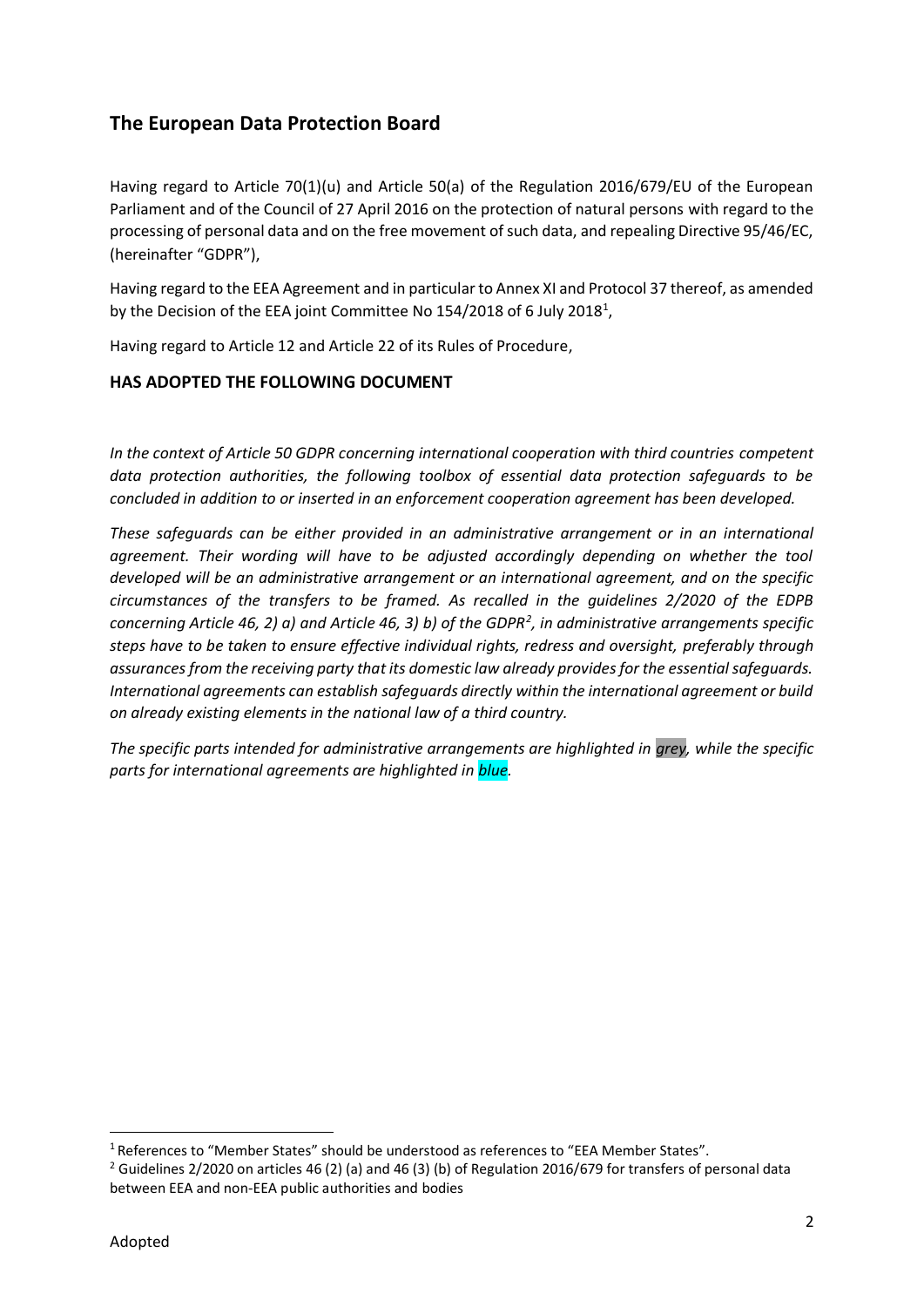#### **I- DEFINITIONS**<sup>3</sup>

For purposes of this instrument:

**(a) "Personal Data"** means any information relating to an identified or identifiable natural person ("**Data Subject**"); an identifiable natural person is one who can be identified, directly or indirectly, in particular by reference to an identifier such as a name, location data, an identification number or to one or more factors specific to his/her physical, physiological, genetic, mental, economic, cultural or social identity of that natural person;

**(b) "Processing of Personal Data"** ("**Processing**") means any operation or set of operations which is performed on Personal Data or on sets of Personal Data, whether or not by automated means, such as collection, recording, organisation, structuring, storage, adaptation or alteration, retrieval, consultation, use, disclosure by transmission, dissemination or otherwise making available, alignment or combination, Restriction of Processing, erasure or destruction;

**(c) "Competent authority [of the parties]<sup>4</sup> "** means the authority competent to enforce data protection legislation, [X] within the EEA, and [Y] within the third country. Competent authorities under this instrument have regulatory mandates and responsibilities which include monitoring and enforcing the application of data protection rules, handling complaints, investigating possible infringements of data protection rules and imposing sanctions where necessary;

**(d) "Receiving competent authority"** means the competent authority receiving personal data transferred from the other competent authority;

**(e) "Sharing of Personal Data"** means the onward sharing of Personal Data by a competent authority receiving the data from the EEA competent data protection authority with a third party in its country consistent with [the enforcement cooperation agreement];

**(f) "Onward Transfer"** means the transfer of personal data by a receiving competent authority to a third party in another country;

**(g) "Special categories of Personal Data/Sensitive Data"** means data revealing racial or ethnic origin, political opinions, religious or philosophical beliefs or trade union membership, and the processing of genetic data, biometric data for the purpose of uniquely identifying a natural person, and data concerning health or data concerning a natural person's sex life or sexual orientation and data relating to criminal convictions and offences;

**(h)** [The **"National Applicable Data Protection Legislation"** means [the applicable legislation];]

<sup>&</sup>lt;sup>3</sup> These definitions arise from the GDPR.

<sup>&</sup>lt;sup>4</sup> In the context of an international agreement this shall be provided.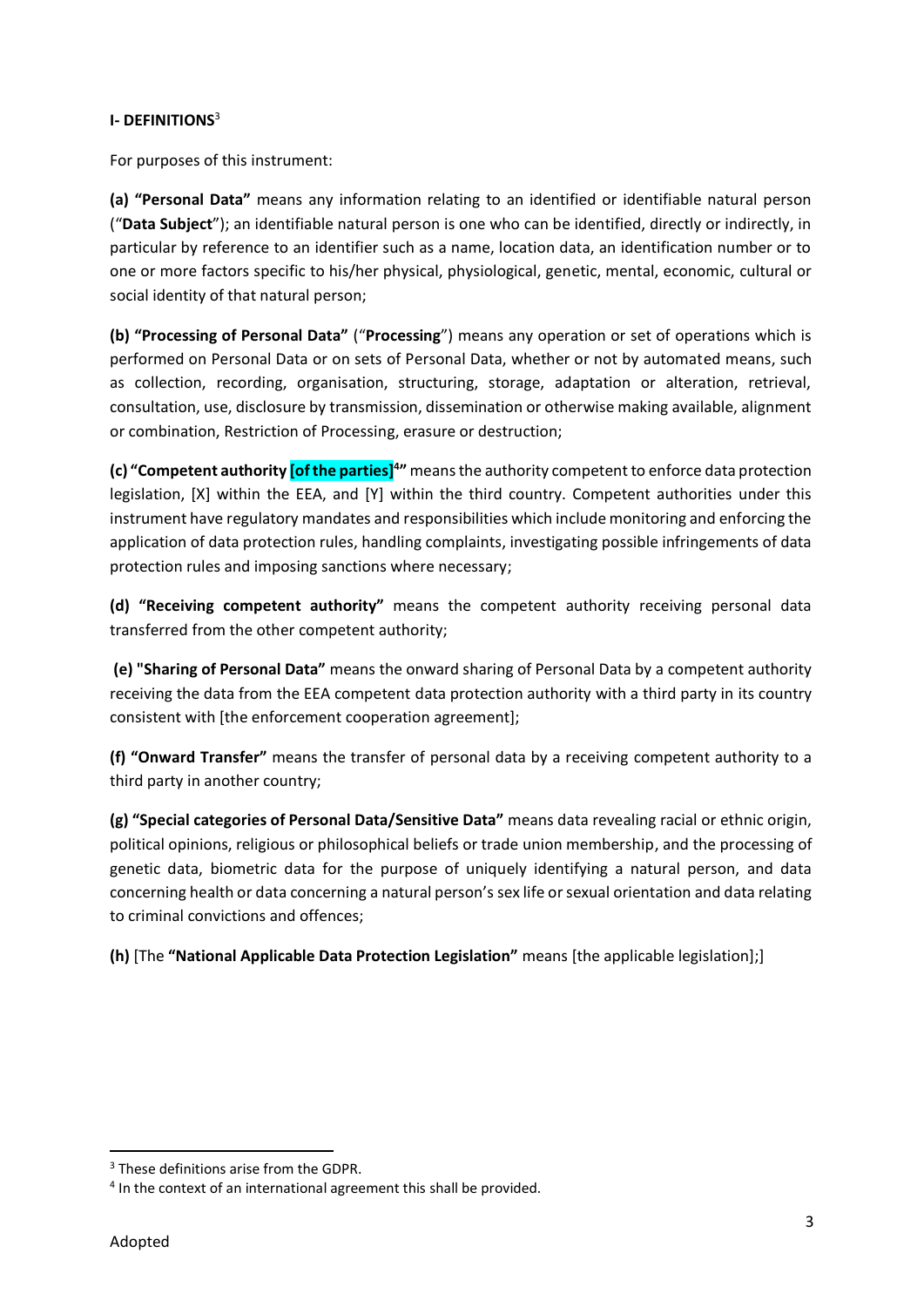**[(i) ["enforcement cooperation agreement" or "ECA"<sup>5</sup>** means the enforcement cooperation agreement between the [third country competent authority] and the [European Economic Area Authority] to facilitate cooperation and the exchange of information;]]<sup>6</sup>

**(j) "Personal Data Breach"** means a breach of security leading to the accidental or unlawful destruction, loss, alteration, unauthorised disclosure of, or access to, Personal Data transmitted, stored or otherwise processed;

**(k) "Profiling"** means any form of automated processing of Personal Data consisting of the use of Personal Data to evaluate certain personal aspects relating to a natural person, in particular to analyse or predict aspects concerning that natural person's performance at work, economic situation, health, personal preferences, interests, reliability, behaviour, location or movements:

**(l) "Data Subject Rights"** in this Agreement refers to the following:

- "Right of Information" means a Data Subject's right to receive information on the processing of Personal Data relating to him or her in a concise, transparent, intelligible and easily accessible form;

- "Right of access" means a Data Subject's right to obtain from a competent authority sending or receiving the data confirmation as to whether or not Personal Data concerning him or her are being processed as well as to specific information concerning the processing, including the purpose of the processing, the categories of personal data concerned, the recipients to whom personal data is disclosed, the envisaged storage period and redress possibilities, and where that is the case, to access Personal Data which have been collected concerning him or her, and to exercise that right easily and at reasonable intervals, in order to be aware of, and verify, the lawfulness of the processing;

- "Right of rectification" means a Data Subject's right to have the Data Subject's inaccurate personal data corrected or complemented by a Party without undue delay;

- "Right of Erasure" means a Data Subject's right to have his or her Personal Data erased by a Party where the Personal Data are no longer necessary for the purposes for which they were collected or processed or where the data have been unlawfully collected or processed;

- "Right to Object" means a Data Subject's right to object at any time, on grounds relating to his or her particular situation, to processing of Personal data concerning him or her by a Party with the consequence that the Party shall no longer process the data unless the Party demonstrates compelling legitimate grounds for the processing that override the the interests, rights and freedoms of the Data Subject or for the establishment, exercise or defence of legal claims;-

"Right of Restriction of Processing" means a Data Subject's right to restrict the processing of the Data Subject's Personal Data where the accuracy of the personal data is contested by the data subject, for a period enabling the controller to verify the accuracy of the personal data, where the processing is unlawful and the data subject opposes the erasure of the personal data and requests the restriction of their use instead , where a Party no longer needs the Personal Data for the purposes for which they

<sup>5</sup> The name of the agreement should be inserted here, as well as the name of the two concerned authorities in the EEA and in the third country.

<sup>6</sup> This definition should be provided in the context of an administrative arrangement, as an international agreement should include both the data protection safeguards and the relevant cooperation clauses.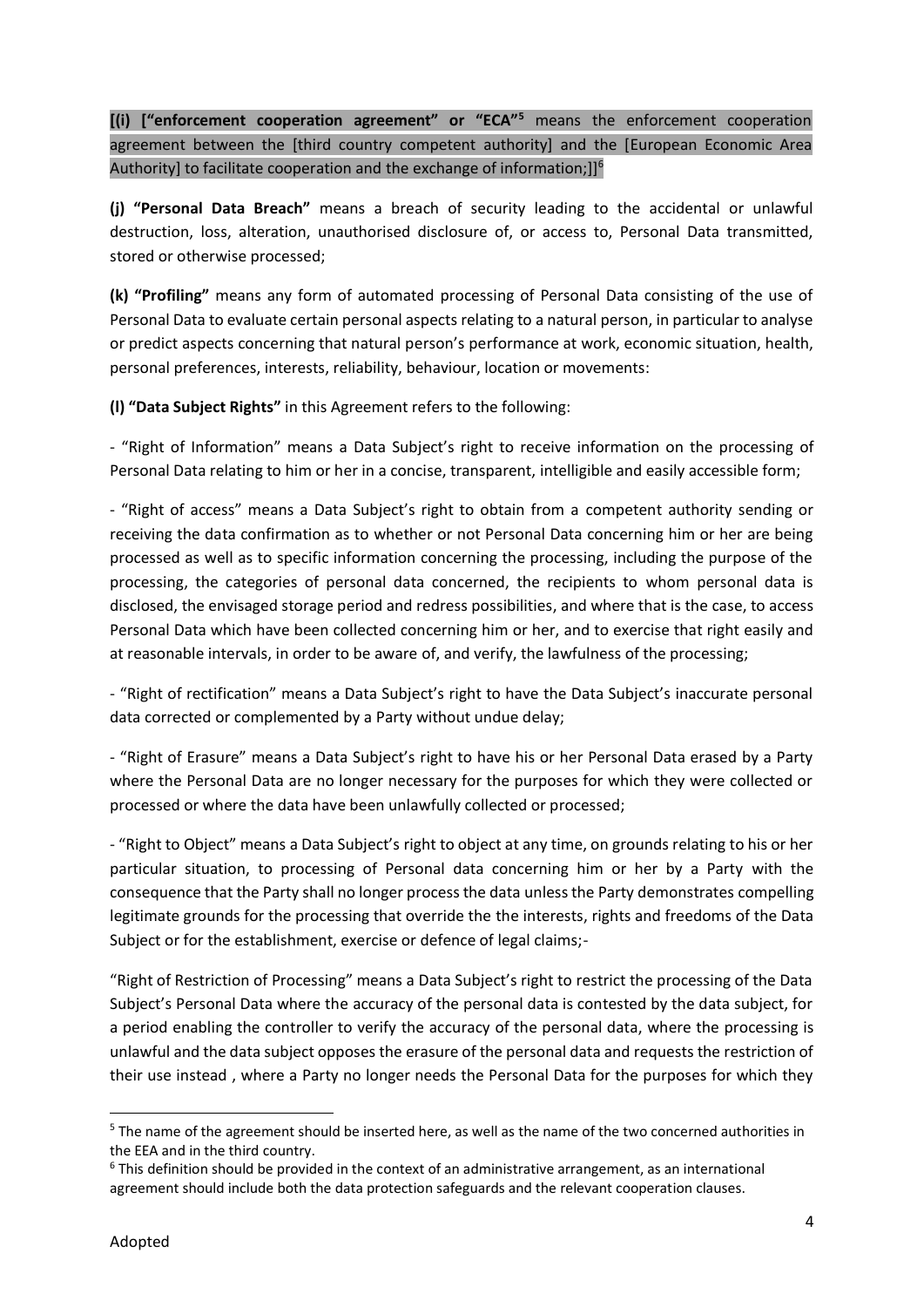were collected and the data subject opposes to the erasure but they are required by the data subject for the establishment, exercise or defence of legal claims;

- "Right not to be subject to automated decisions, including profiling" means a Data Subject's right not to be subject to decisions based solely on automated processing, including profiling, which produces legal effects concerning him or her or similarly significantly affects him or her.

#### **II- PURPOSE AND SCOPE OF THE INSTRUMENT**

The purpose of this instrument is to provide appropriate safeguards [and appropriate protection of confidentiality<sup>7</sup>] with respect to Personal Data transferred by [X] to [Y] pursuant to Article 46(3) of the GDPR and in the course of cooperation pursuant to [the ECA/this instrument]. The categories of personal data affected transferred and processed under [the ECA/this instrument] are listed in a dedicated annex by the Parties.

The Parties agree that the transfer of Personal Data, as set out in [the ECA/this instrument], between [X] and [Y] shall be governed by the provisions of this instrument for the Processing of Personal Data [in the exercise of their respective enforcement activities]<sup>8</sup>/[as related to the exercise by competent authorities of the exercise of their respective enforcement activities.]<sup>9</sup>. [This instrument is intended to supplement the ECA between the [X] and [Y].]<sup>10</sup>

[[X] and [Y] confirm that they have the authority to act consistently with the terms of this instrument and that they have no reason to believe that existing applicable legal requirements prevent them from doing so.

[X) and [Y] confirm that they can fully comply with he safeguards set out in this Agreement on the basis of applicable legal requirements. [X] and [Y] provide safeguards to protect Personal Data through a combination of laws, regulations and their own internal policies and procedures.]<sup>11</sup>

[Each party shall ensure that the competent authority will act consistently with the terms of this instrument and that no applicable legal requirements prevent the competent authority from doing  $\mathsf{so} \rbrack^{12}.$ 

#### **III – DATA PROCESSING PRINCIPLES**

**1. Purpose limitation:** Personal Data transferred between [X] and [Y] may be processed by the receiving competent authority itself only to fulfil its enforcement functions in accordance with the GDPR for [X] and with [the applicable legislation of the third country] for [Y], for the purposes of enforcing data protection rules subject to the jurisdiction of [Y] and [X]. The onward Sharing as necessary for directly related investigations/court proceedings, including the purpose of such Sharing,

 $<sup>7</sup>$  See IIIa below concerning the protection of confidentiality and professional secrecy at the end of the</sup> document, to be inserted where necessary depending also on the legislation fo the third country.

<sup>&</sup>lt;sup>8</sup> In the context of an Administrative arrangement.

<sup>&</sup>lt;sup>9</sup> In the context of an international agreement.

 $10$  This would have to be foreseen in the context of an Administrative arrangement.

 $11$  This would have to be inserted in the context of an Administrative Arrangement.

 $12$  In the context of an international agreement this could be provided.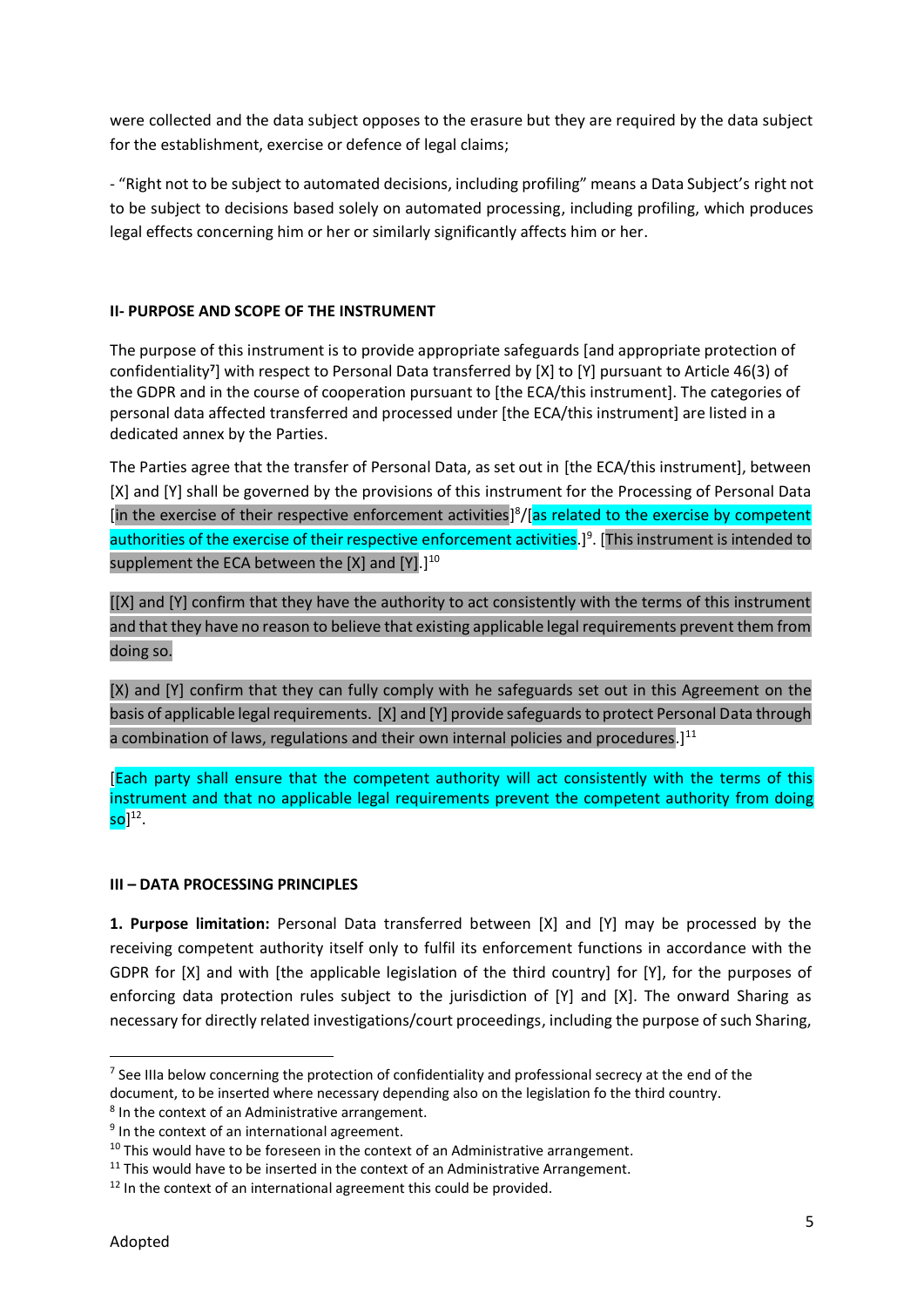of such data by [Y], will be consistent with [the relevant applicable legislation of the third country] and by [X] will be consistent with the GDPR and the applicable national legislation, is governed by paragraph 7 below. [Y] will not process Personal Data it receives from [X] for any purpose other than as set forth in this instrument, and reciprocally, [X] will not process Personal Data it receives from [Y] for any purpose other than as set forth in this instrument.

**2. Data quality and proportionality**: The Personal Data transferred by [X] and [Y] must be accurate and must be adequate, relevant and not excessive in relation to the purposes for which they are transferred and subsequently processed. A competent authority will inform the other competent authority if it becomes aware that previously transmitted or received information is inaccurate (incorrect or outdated) and/or must be updated. In such case, the competent authorities will make any appropriate corrections, having regard to the purposes for which the Personal Data have been transferred, which may include supplementing, erasing, restricting the processing of, correcting or otherwise rectifying the Personal Data as appropriate.

The Personal Data must be kept in a form which permits identification of Data Subjects for no longer than is necessary for the purposes for which the data were collected or for which they are further Processed, or for the time as required by applicable laws, rules and regulations provided [Y] has been informed by [X] of these applicable rules within the EEA and of the maximum period of retention for personal data provided in them, and that [X] has been informed of the applicable laws rules and regulations by [Y] as well as of the maximum period of retention for personal data provided in them and the maximum period is deemed proportionate and necessary in a democratic society, consistently with EU standards. These information shall be recorded in annex to this instrument. The Parties shall have in place appropriate procedures for the final destruction of the information received pursuant to this instrument.

**3. Transparency**: [X] and [Y] will provide general notice by publishing this instrument on their websites. Both [X and Y] will provide to Data Subjects information relating to the transfer and further Processing of Personal Data. Both [X and Y] will in principle provide general notice to Data Subjects about: (a) how and why it may Process and transfer Personal Data; (b) the type of entities to which such data may be transferred, (c) the rights available to Data Subjects under the applicable legal requirements, including how to exercise those rights; (d) information about any applicable delay or restrictions on the exercise of such rights, including restrictions that apply in the case of transfers of Personal Data; and (e) contact details for submitting a dispute or claim. This notice will become effective by publication of this information by both [X and Y] on their websites along with this instrument.

Individual notice will be provided to Data Subjects by [X] in accordance with the notification requirements and applicable exemptions and restrictions in the GDPR (as set forth in Articles 14 and 23 of the GDPR). Individual notice by [Y] in case of onward sharing and onward transfers will also be provided and reciprocally by [X] to [Y] in case of onward sharing and onward transfers. .

If after consideration of any applicable exemptions to individual notification and in the light of discussions with [Y], [X] concludes that it is required under the GDPR to inform a Data Subject of the sharing or of the transfer of his/her Personal Data to [Y], [X] will notify [Y] in advance of making such individual notification.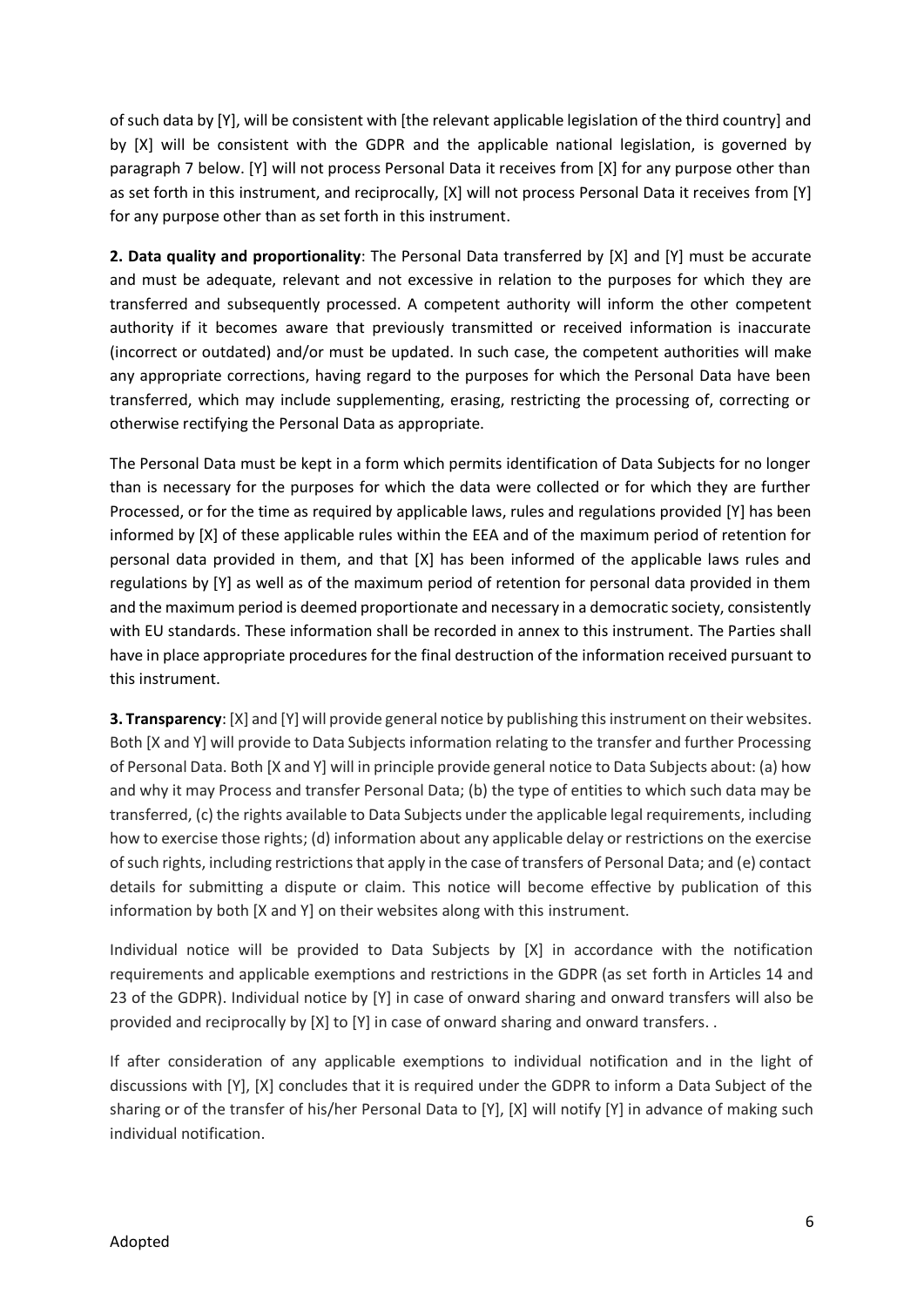**4. Security and confidentiality**: [X] and [Y] acknowledge that in **Annex I**, [X] has provided information describing its technical and organizational measures in accordance with the GDPR and that [Y] has provided information describing its technical and organizational security measures deemed adequate by [X] to guard against accidental or unlawful destruction, loss, alteration, disclosure of, or access to, the Personal Data. [Y] agrees to notify [X] of any change to the technical and organizational security measures that would adversely affect the level of protection afforded for Personal Data by this Agreement and will update the information in **Annex I** if such changes are made. In such case, [Y] provides such notification to [X] at least two months before the entry into force. Reciprocally [X] will notify [Y] under the same conditions and update the Annex I accordingly.

[Y] has provided to [X] a description of its applicable laws and/or rules relating to confidentiality and the consequences for any unlawful disclosure of non-public or confidential information or suspected violations of these laws and/or rules and reciprocally, [X] has provided the same information to [Y]<sup>1314</sup>.

In the case where a receiving competent authority becomes aware of a Personal Data Breach affecting Personal Data that has been transferred under this instrument, it will inform the other competent authority without undue delay and, where feasible, not later than 24 hours after having become aware that it affects such Personal Data. The notifying competent authority shall also as soon as possible use reasonable and appropriate means to remedy the Personal Data Breach and minimize the potential adverse effects.

[X] and [Y] shall communicate to the data subject a personal data breach, without undue delay, where that personal data breach is likely to result in a high risk to the rights and freedoms of the natural person in order to allow him or her to take the necessary precautions. The communication shall describe the nature of the personal data breach as well as recommendations for the natural person concerned to mitigate potential adverse effects. Such communications to data subjects shall be made as soon as reasonably feasible, unless the competent authority has implemented appropriate technical and organisational protection measures, and those measures were applied to the personal data affected by the personal data breach, or it has taken subsequent measures which ensure that the high risk to the rights and freedoms of data subjects is no longer likely to materialise, or it would involve disproportionate effort.

**5. Data Subject Rights**: A Data Subject whose Personal Data has been transferred to [Y] can exercise his/her Data Subject Rights as defined in Article I(j) with respect to the data received and processed under the instrument.

A Data Subject may make a request directly to [X] or [Y]:

Contact details for [X]:

- by e-mail to Xxx;

- by post to:

<sup>&</sup>lt;sup>13</sup> See Annex I

<sup>&</sup>lt;sup>14</sup> In the context of an international agreement: the international agreement may as well complement the laws and/or rules applicable to [Y] should they be missing or insufficient in [Y]'s legal framework, to provide the necessary safeguards to ensure the appropriate level of protection.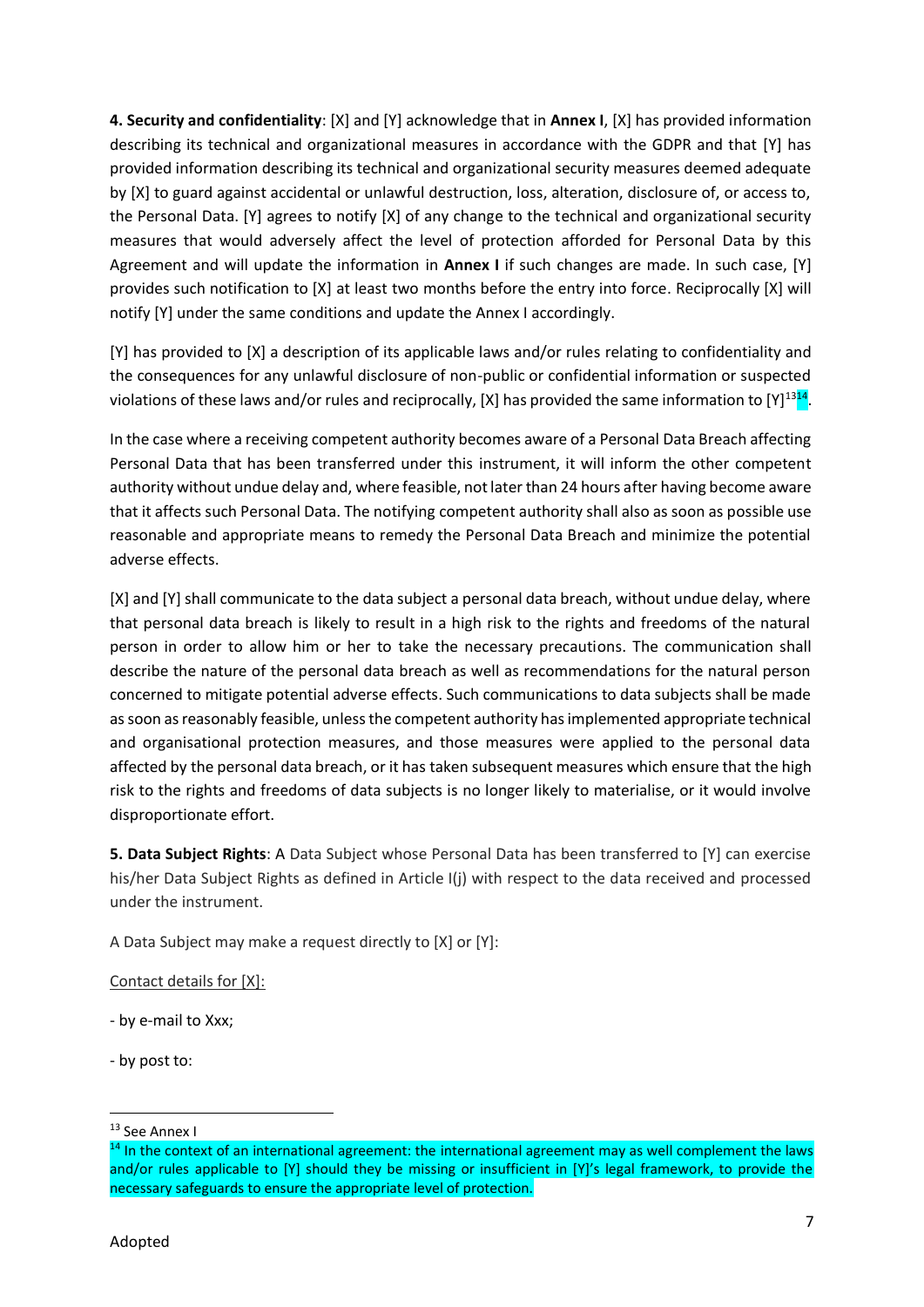#### **XXXxxx**

#### Contact details for [Y]:

- by e-mail to Xxx;

- by post to: XXXxxx

A data subject may also request that [X] identifies any Personal Data that has been transferred to [Y] and request that [X] confirms with [Y] that the Personal Data is complete, accurate and, if applicable, up-to-date and the Processing is in accordance with the Personal Data Processing principles in this Agreement. [Y] will address in a reasonable and timely manner any such request from [X] concerning any Personal Data transferred from [X] to [Y]. Upon receipt of a request from a Data Subject, [X] may also request from [Y] information related [Y]'s onward Sharing and onward transferring of such Personal Data in order for [X] to comply with its disclosure obligations to the Data Subject under [the GDPR and [national legislation applicable to [Y]]]<sup>15</sup>/[this instrument]<sup>16</sup>. Upon receipt of such a request from [X], [Y] shall provide to [X] any information that has been made available to [Y] concerning the processing of such Personal Data by a third party with whom [Y] has Shared or transferred such Personal Data. [Y] will also address in a reasonable and timely manner any such request from [X] concerning any Personal Data transferred from [X] to [Y].

[X] will also provide information to the data subject, once his/her personal data have been transferred, on the action taken on his/her request within one month. [X] will also inform the data subject within one month of receipt of the request of the reasons for not taking action and on the possibility of lodging a complaint and of seeking a judicial remedy. [X] and [Y] may take appropriate steps, such as charging reasonable fees to cover administrative costs or declining to act on a Data Subject's request that is manifestly unfounded or excessive.

The Data Subject Rights may be restricted to prevent prejudice or harm to supervisory or enforcement functions of the competent authorities acting in the exercise of the official authority vested in them; for important objectives of general public interest, as recognized in the [third country of Y] and [in the competent MS] or in the European Union, including in the spirit of reciprocity of international cooperation. The restriction should be necessary, proportionate and provided by law, and will apply only for as long as the reason for the restriction continues to exist.

Any dispute or claim brought by a Data Subject concerning the processing of his or her Personal Data pursuant to this instrument may be made to [X], [Y] or both, as applicable and as set out in Section 8.

[X] and [Y] agree that they will not take a legal decision concerning a Data Subject based solely on automated processing of Personal Data, including Profiling, without human involvement.

**6. Special categories of Personal Data/Sensitive Data:** Special categories of Personal Data/Sensitive Data, as defined in clause I (e), shall not be transferred by [X] to [Y] unless they are necessary for handling complaints, investigating possible infringements of data protection rules and imposing corrective measures where necessary. If they are transferred, additional safeguards shall be put in

<sup>&</sup>lt;sup>15</sup> In the context of an administrative arrangement

 $16$  In the context of an international agreement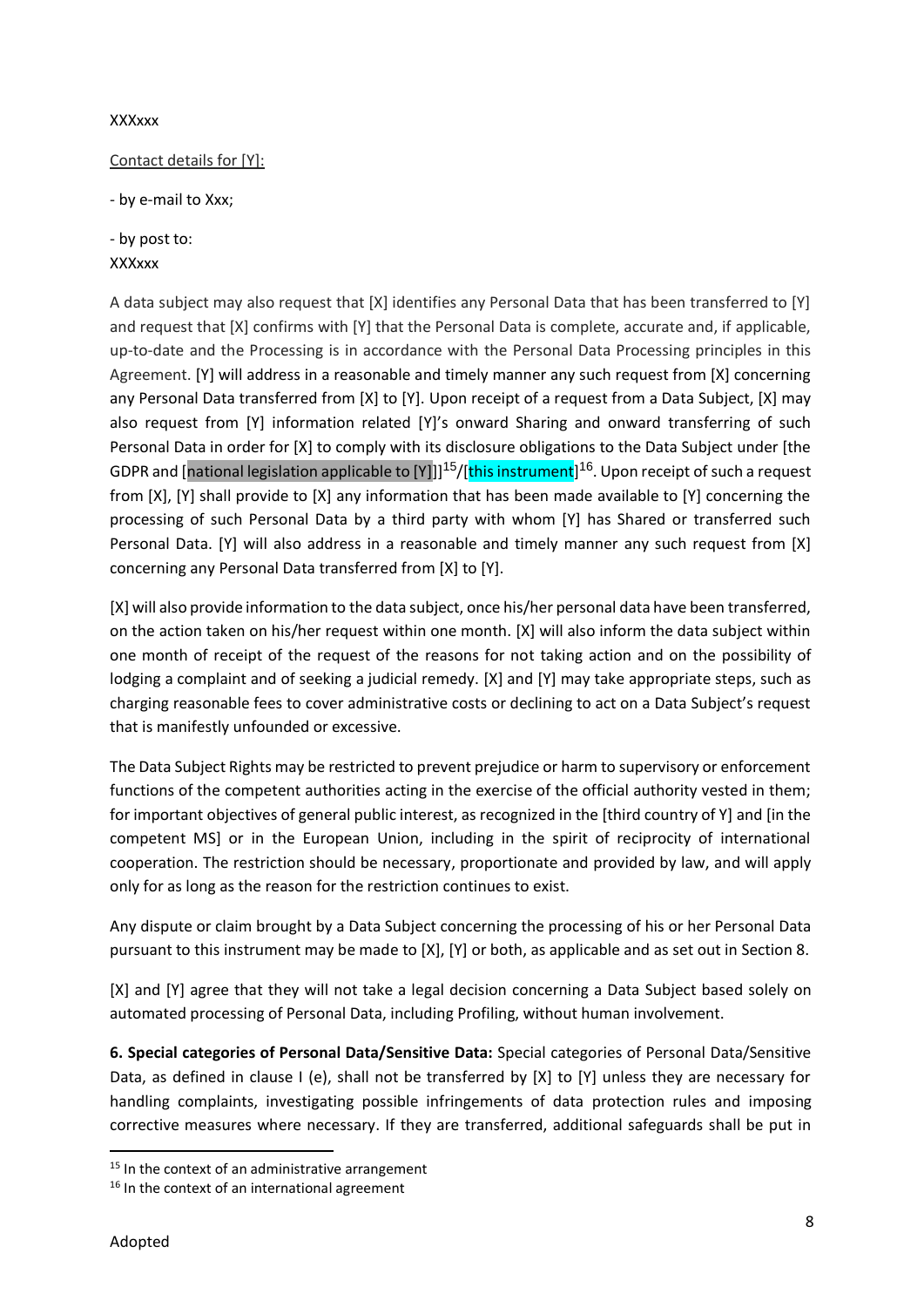place by [Y] to be determined on a case by case basis, such as, for instance, access restrictions, restrictions of the purposes for which the information may be processed, restrictions on onward transfers, or specific safeguards, e.g. additional security measures, requiring specialized training for staff allowed to access the information.

**7. Onward Sharing of Personal Data**: [Y] will only Share Data received from [X] with those entities identified in<sup>17</sup> [the ECA]<sup>18</sup>/[this instrument]<sup>19</sup> and as required for the purpose of the specific enforcement action.

In the event that [Y] intends to Share any Personal Data with any third party identified [the ECA]<sup>20</sup>/[this instrument]<sup>21</sup>, [Y] will request the prior written authorisation of [X] and will only Share such Personal Data if the third party provides a commitment to respect the same data protection principles and safeguards as in this instrument. When requesting such prior written authorisation, [Y] should indicate the type of personal data that it intends to Share and the reasons and purposes for which [Y] intends to Share Personal Data. If [X] does not provide its written authorisation to such Sharing within a reasonable time, not to exceed ten days, [Y] will consult with [X] and consider any objections it may have.If [Y] decides to Share the Personal Data without [X] written authorisation, [Y] will notify [X] of its intention to Share. [X] may then decide whether to suspend the transfer of Personal Data.

[Y] may Share personal data with a third party without prior written authorisation and appropriate assurances in exceptional cases , where necessary to comply with legal obligations applicable to [Y] or in the context of legal proceedings within the limits that this sharing is also in addition for important reasons of public interest, as recognized in the [third country of Y] and in [the Member State of X] or in the European Union, or if the sharing is necessary for the establishment, exercise or defense of legal claims. In such cases, [Y] will periodically inform [X] of the nature of Personal Data Shared and the reason it was Shared if [Y] has Shared any Personal Data subject to this instrument with [third parties], if providing such information will not risk jeopardizing an ongoing investigation. Such restriction regarding information related to an ongoing investigation will continue only for as long as the reason for the restriction continues to exist.

Reciprocally, [Y] may request that [X] applies the same rules and safeguards for the further sharing of data received from [Y] in the context of this instrument.

**8. Onward transfers of Personal Data**: [Y] will only transfer Personal Data received from [X] to competent authorities in third countries only for the same purposes for which data have been transferred to it.

In the event that [Y] intends to Transfer any Personal Data to a third party in a third country , [Y] will request the prior written authorisation of [X] and will only Transfer such Personal Data where the level of protection of personal data will not be undermined, e.g. the third party provides a commitment to respect the same data protection principles and safeguards as in this Agreement or a relevant

<sup>&</sup>lt;sup>17</sup> See Annex II as well.

<sup>&</sup>lt;sup>18</sup> In the context of an administrative arrangement.

 $19$  In the context of an international agreement.

<sup>&</sup>lt;sup>20</sup> In the context of an administrative arrangement.

 $21$  In the context of an international agreement.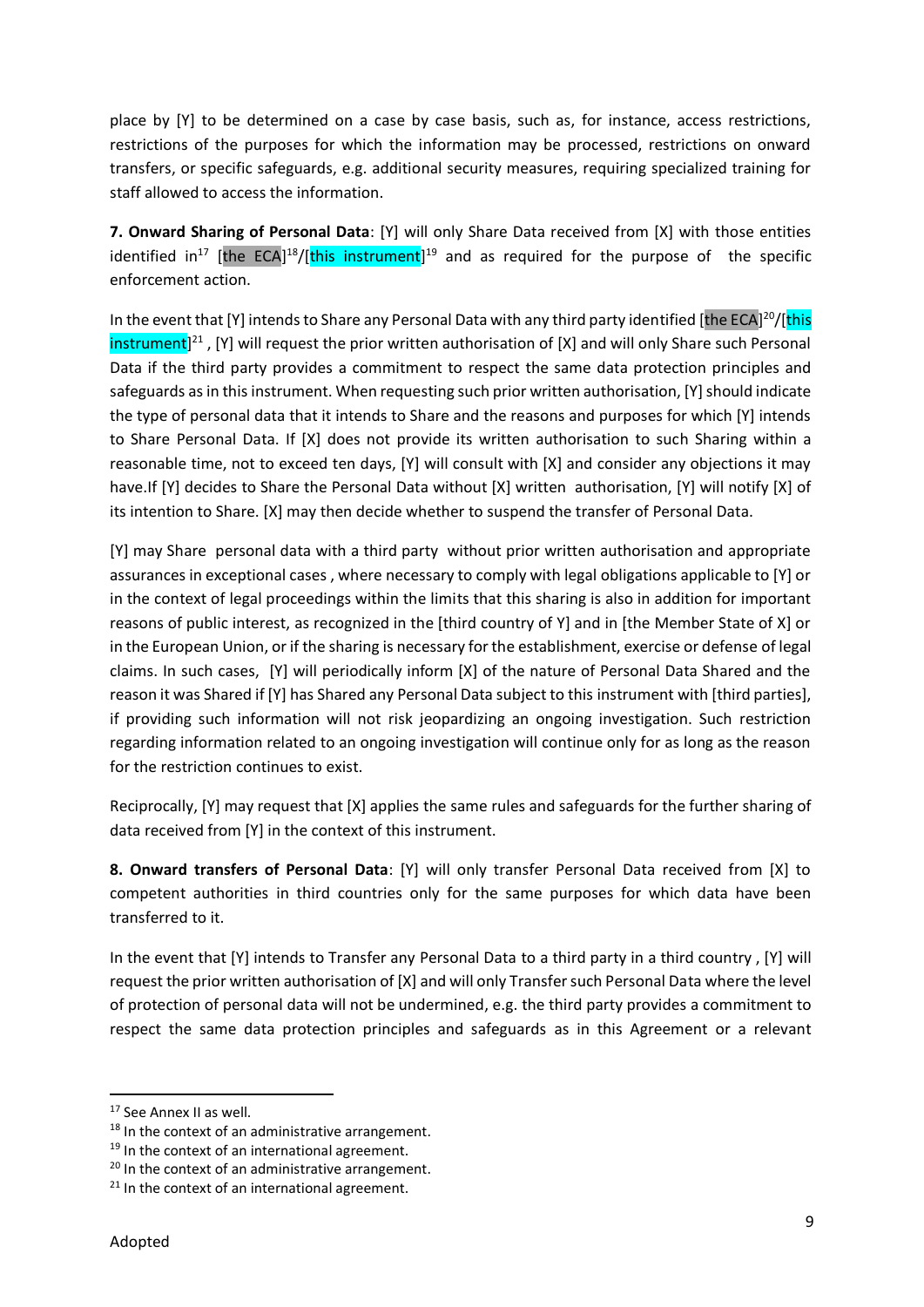adequacy decision is in place<sup>22</sup>. When requesting such prior written authorisation, [Y] should indicate the type of personal data that it intends to Transfer and the reasons and purposes for which [Y] intends to Transfer Personal Data. If [X] does not provide its written authorisation to such transfer within a reasonable time, not to exceed ten days, [Y] will consult with [X] and consider any objections it may have. Reciprocally, [Y] may apply the same procedure with [X] concerning onward transfers of data received by [X] from [Y] in the context of this instrument.

**9. Effective Redress**: [Y] shall provide information to [X] concerning its applicable law providing for redress to Data Subjects and reciprocally, [X] shall provide information to [Y] concerning its applicable law providing for redress to Data Subjects. This information shall be recorded in annex to the instrument. Any dispute or claim brought by a Data Subject concerning the processing of his or her Personal Data pursuant to this instrument may be made to [X], [Y], or both, as may be applicable. Each competent authority will inform the other competent authority about any such dispute or claim, and will use its best efforts to amicably settle the dispute or claim in a timely fashion<sup>23</sup>.

## [Any complaint will be handled by [X] in accordance with the GDPR and its national law. [Y] and [X] may provide each other with a detailed description of the complaint-handling mechanism and of the procedure applicable to it.

#### *For example:*

*Any concerns or complaints regarding the Processing of Personal Data by [Y] may be reported directly to [Y internal organ/service for Enforcement/Referrals/Complaints], specifically through the [dedicated channel for complaints], where information may be provided through an online form on the web site, or via electronic mail, letter or telephone, or, alternatively to [X] by sending such information to its complaint department, as well as to its DPO. [Y] will inform [X] of reports it receives from Data Subjects on the Processing of his/her Personal Data that was received by [Y] from [X] and will consult with [X] on a response to the matter. Reciprocally, [X] will inform [Y] of complaints it receives from Data Subjects on the Processing of his/her Personal Data that was received by [X] from [Y] and will consult with [Y] on a response to the matter. [X] and [Y] and will respond in a reasonable and timely manner to requests from data subjects.*] 24

A Data Subject has the right to obtain judicial redress (including to obtain access to and correction or deletion of personal data, and to obtain compensation for damages) according to [this instrument]<sup>25</sup> / [the GDPR and the national law of [X]] and to [the national applicable legislation] for requests addressed against  $[Y]]^{26}$  if the safeguards laid down in this instrument are not complied with. In situations where [X] is of the view that [Y] has not acted consistent with the safeguards set out in this

<sup>&</sup>lt;sup>22</sup> « Relevant adequacy decision » means an adequacy of the EU which recognizes that the data to be onward transferred will benefit from a level of protection substantially equivalent to the one provided within the EU when processed by the recipients in the third country.

 $23$  In the context of an international agreement: the international agreement may as well complement the laws and/or rules applicable to [Y] should they be missing or insufficient in [Y]'s legal framework, to provide the necessary safeguards to ensure the appropriate level of protection.

 $24$  This will have to be provided in the context of an administrative arrangement. In the context of an international agreement, more precise rules shall be provided to ensure that complaints concerning violations of the agreement will be handled by the competent authorities and how.

<sup>&</sup>lt;sup>25</sup> In case of an international agreement

<sup>&</sup>lt;sup>26</sup> In case of an administrative arrangement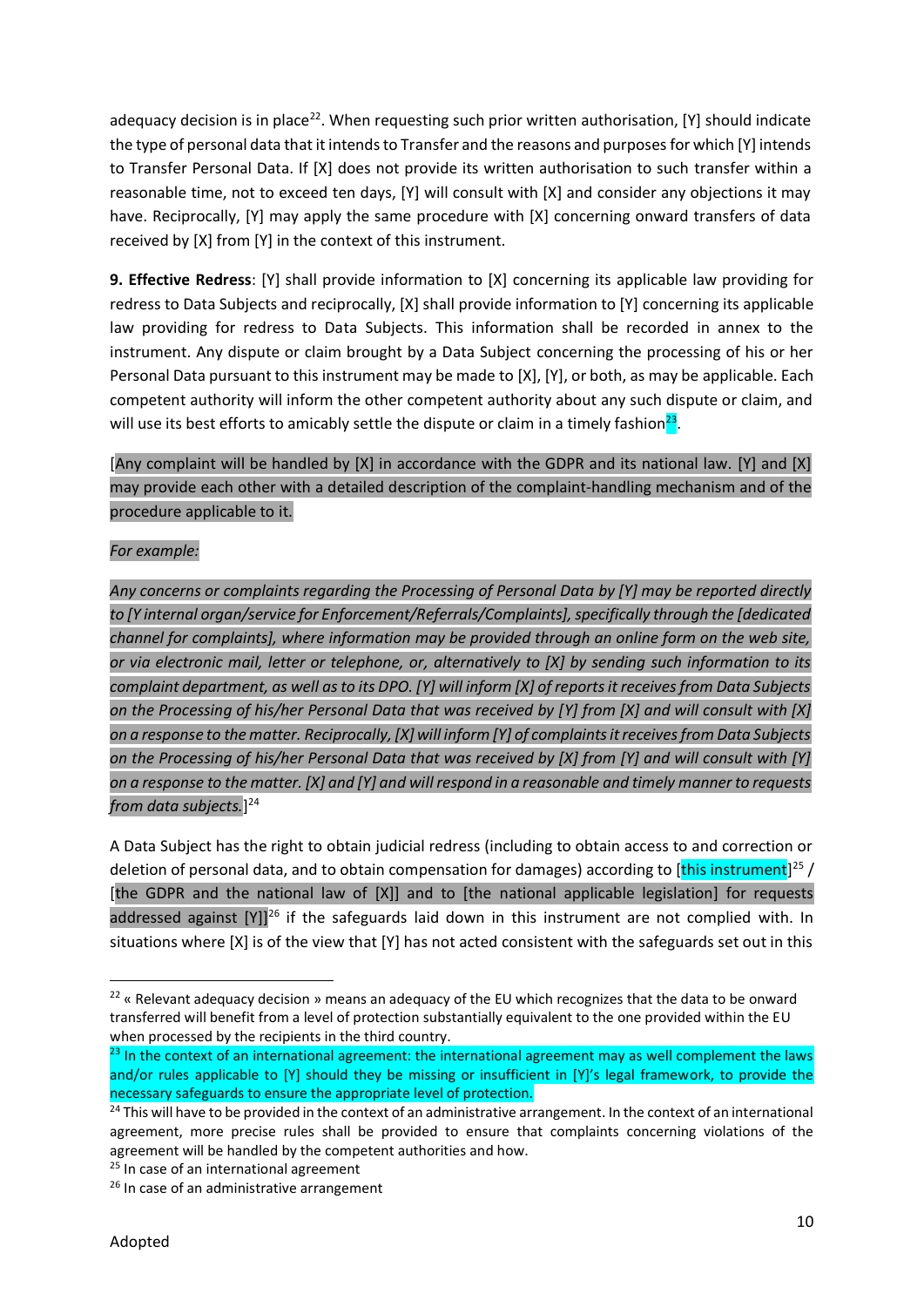instrument, [X] may suspend the transfer of Personal Data under this instrument until the issue is satisfactorily addressed and may inform the Data Subject thereof. Before suspending transfers, [X] will discuss the issue with [Y] and [Y] will respond without undue delay. Reciprocally, [Y] may suspend the transfers under this instrument on the same grounds and in the same manner.

**10. Oversight:** [X] and [Y] will conduct periodic reviews of its own policies and procedures that implement the safeguards over Personal Data described in the instrument. Upon reasonable request from the other competent authority, a competent authority will review its policies and procedures to ascertain and confirm that the safeguards specified in this instrument are being implemented effectively and send a summary of the review to the other competent authority<sup>27</sup>.

#### **IV- ENTRY INTO EFFECT AND TERMINATION**

This instrument comes into force from the date of signature [and shall remain in force only during the period the ECA is also in force]<sup>28</sup>. The Parties may consult and revise the terms of this instrument [under the same conditions as set forth in the  $ECA$ ]<sup>29</sup>.

This instrument may be terminated by either Party at any time. In particular, this instrument should be terminated as soon as one of the competent authorities is no longer in a position to ensure the safeguards provided in this instrument. This competent authority should also inform the other competent authority of this termination. Similarly, this instrument should be terminated as soon as one of the competent authority becomes aware that the other competent authority is no longer in a position to ensure the safeguards provided in this instrument are respected. This competent authority should also inform the other competent authority of this termination. After termination of this instrument, the competent authorities shall continue to maintain as confidential [, consistent with the ECA]<sup>30</sup>, any information provided under [this instrument]<sup>31</sup>[the ECA]<sup>32</sup>. After termination of this instrument, any Personal Data previously transferred under this instrument will continue to be handled by [Y] according to the safeguards set forth in this instrument.

1

<sup>&</sup>lt;sup>27</sup> Considering the requirement for competent authorities to be independent, should this requirement be fulfilled according to the criteria recalled by the CJEU and the ECHR, no external oversight might be required. Nevertheless, should the competent authority of the third country lack the guarantees of independence required in the EU, a reference to the need to have an (external) independent oversight shall be provided.

<sup>&</sup>lt;sup>28</sup> In case of an administrative arrangement.

<sup>&</sup>lt;sup>29</sup> In case of an administrative arrangement this reference shall be inserted, while in the context of an International agreement this should be detailed here.

<sup>&</sup>lt;sup>30</sup> In case of an administrative arrangement. For an international agreement reference to the international agreement itself shall be provided here.

<sup>&</sup>lt;sup>31</sup> In case of an international agreement.

 $32$  In case of an administrative arrangement.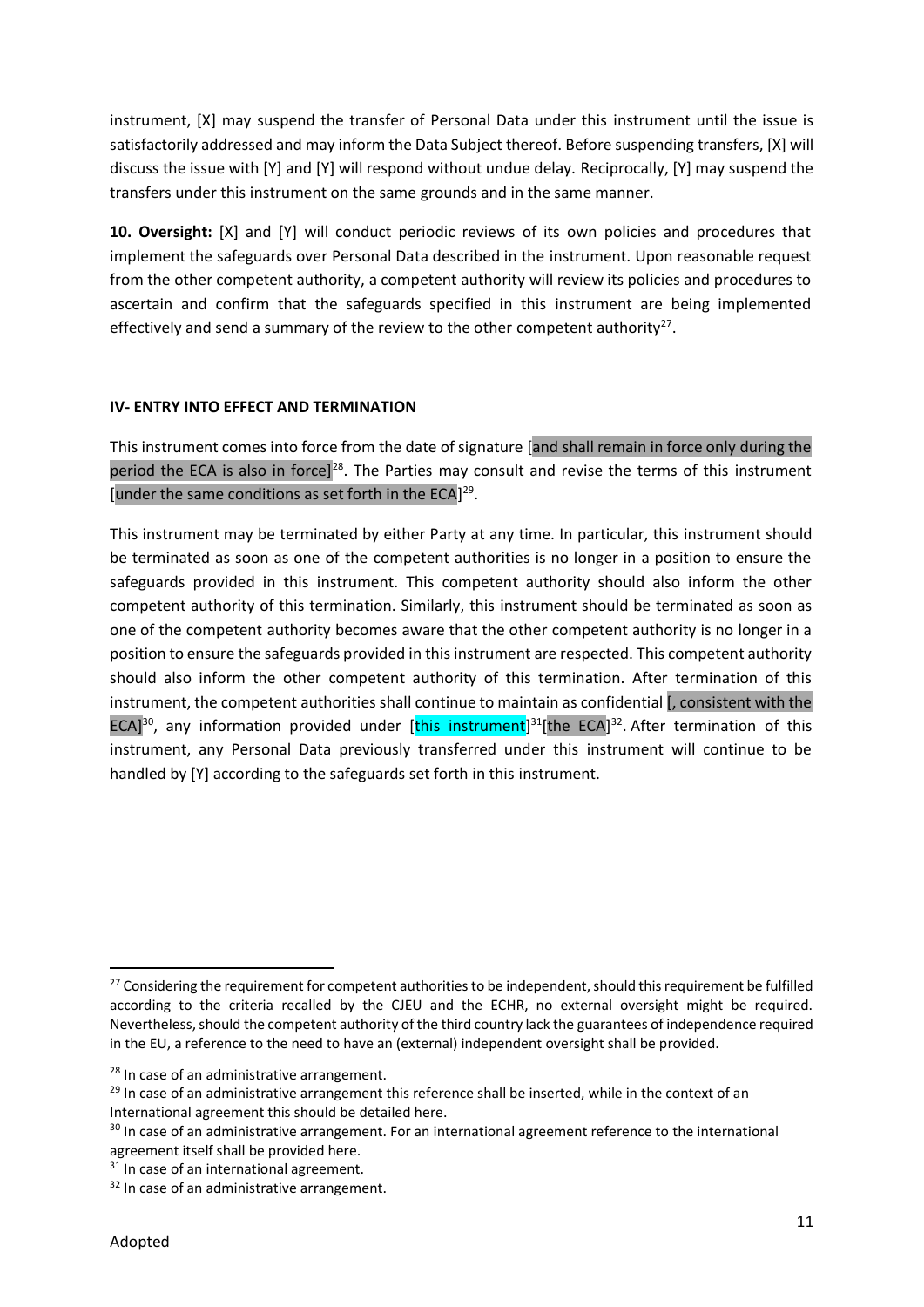#### **V- OTHER**

This instrument, including its annexes, shall be drawn up in […] and in […], both/all texts being equally authentic.

\* \*

\*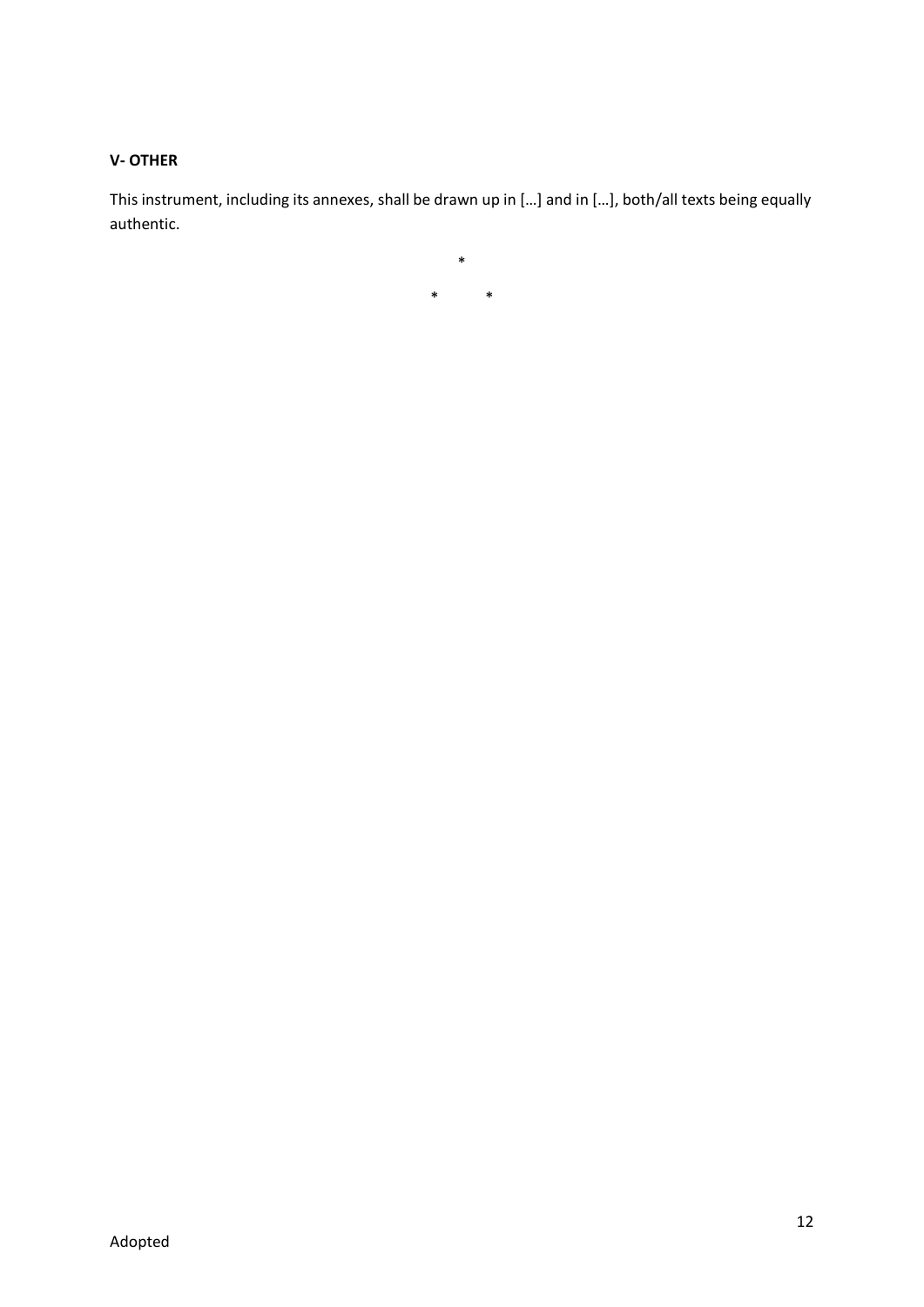**If necessary to provide a dedicated clause on confidentiality and professional secrecy, depending on the analysis of legal framework in the country of the receiving authority:**

## **IIIa (to be inserted before IV). Confidentiality and professional Secrecy of information received by (Y)**

(1) (Y) will treat all information received pursuant to this instrument as confidential by:

- (i) treating any information received or requests for assistance pursuant to this Arrangement - which includes that another Authority is considering, has launched, or is engaged in, an enforcement investigation - as confidential, and, where necessary, making additional arrangements to comply with the domestic legal requirements of the sending party;
- (ii) ensuring that, where (Y) receives an application from a third party (such as an individual, judicial body or other law enforcement agency) for the disclosure of confidential information received from (X) pursuant to this Arrangement, (Y) should:
	- a. maintain the confidentiality of any such information;
	- b. notify (X) that supplied the information forthwith
	- c. obtain (X)'s consent for the disclosure of the information in question;
	- d. inform (X), if there are domestic laws that nevertheless oblige the disclosure of the information.
- (iii) upon withdrawal from this Arrangement, maintaining the confidentiality of any confidential information shared with it by (X) pursuant to this Arrangement, return, and delete the information.
- (iv) ensuring that all appropriate technical and organizational measures are taken so that any information provided to it under this Arrangement is kept secure. This includes returning or handling the information, in accordance with the consent of (X).

(2) (X) may ask that the information provided under this Arrangement will be used or disclosed only according to specific conditions which (X) will have specified. When (Y) intends to use this possibility, it shall inform (X) and if (X) accepts these conditions, it shall respect them. Otherwise, (X) might refuse to answer the request.

(3) The member or members and the staff of (Y) shall be subject to a duty of professional secrecy or obligation of confidentiality both during and after their term of office, with regard to any confidential information which has come to their knowledge in the course of the performance of their tasks or exercise of their powers. During their term of office, that duty of professional secrecy shall in particular apply to reporting by natural persons of infringements of their national relevant applicable legal framework.

> \* \* \*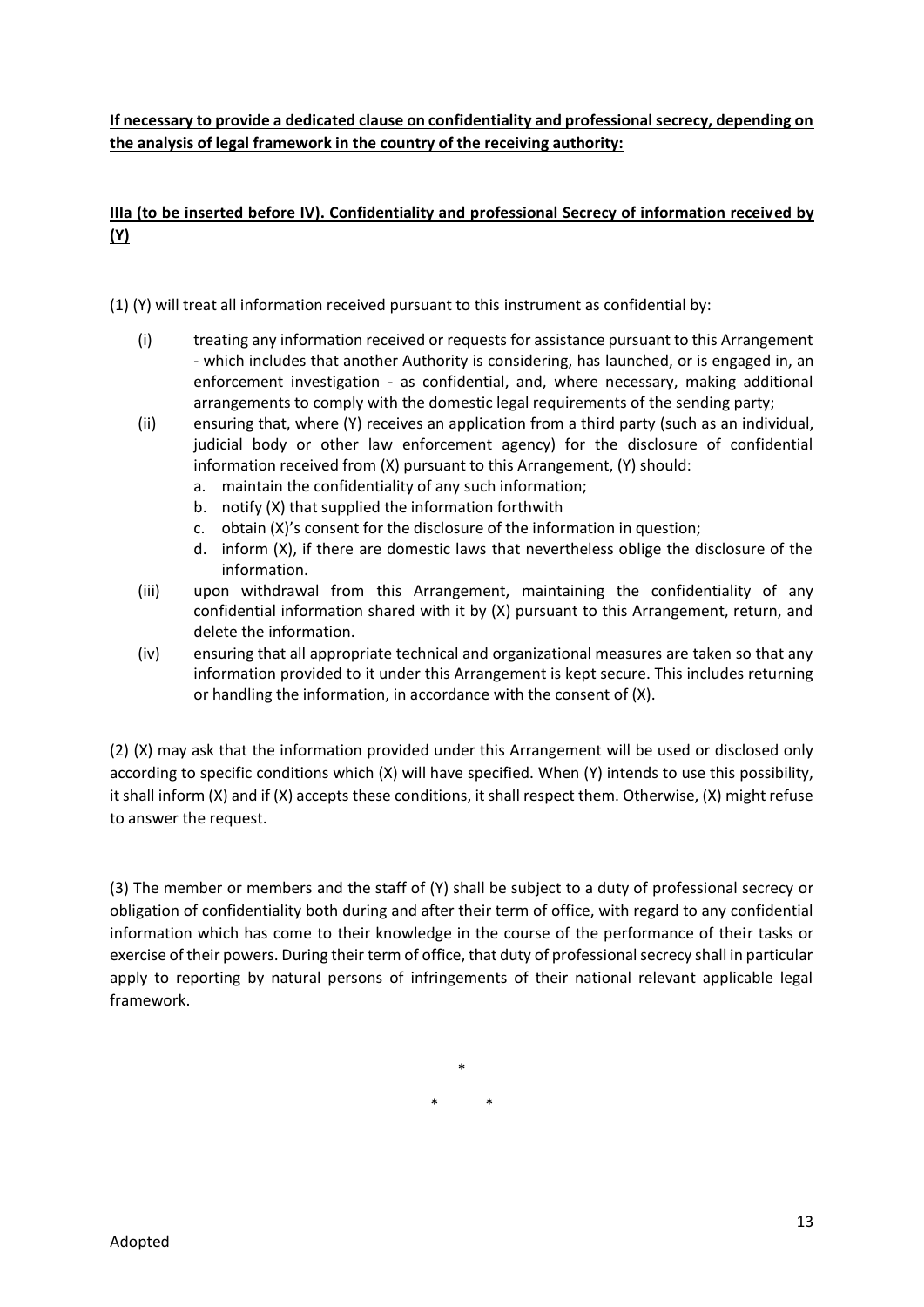#### **Annexes to the instrument**

Annex: Description of the processing, purpose, categories of data, recipients.

*For instance :*

**X:** [*Identity and contact details of X]* 

1. Name: …

Address: …

Contact person's name, position and contact details: …

Signature and date: …

**Y:** [*Identity and contact details of Y]*

1. Name: …

Address: …

Contact person's name, position and contact details: …

Signature and date: …

*Description of the transfer :*

*Categories of data subjects whose personal data is transferred*

*………………………..*

*Categories of personal data transferred*

*………………………..*

*Sensitive data transferred (if applicable) and applied restrictions or safeguards that fully take into consideration the nature of the data and the risks involved, such as for instance strict purpose limitation, access restrictions (including access only for staff having followed specialised training), keeping a record of access to the data, restrictions for onward transfers or additional security measures.*

*………………………..*

*The frequency of the transfer (e.g. whether the data is transferred on a one-off or continuous basis).*

*…………………………*

*Nature of the processing*

*…………………………*

*Purpose(s) of the data transfer and further processing*

*………………………..*

*The period for which the personal data will be retained, or, if that is not possible, the criteria used to determine that period* 

*……………………..*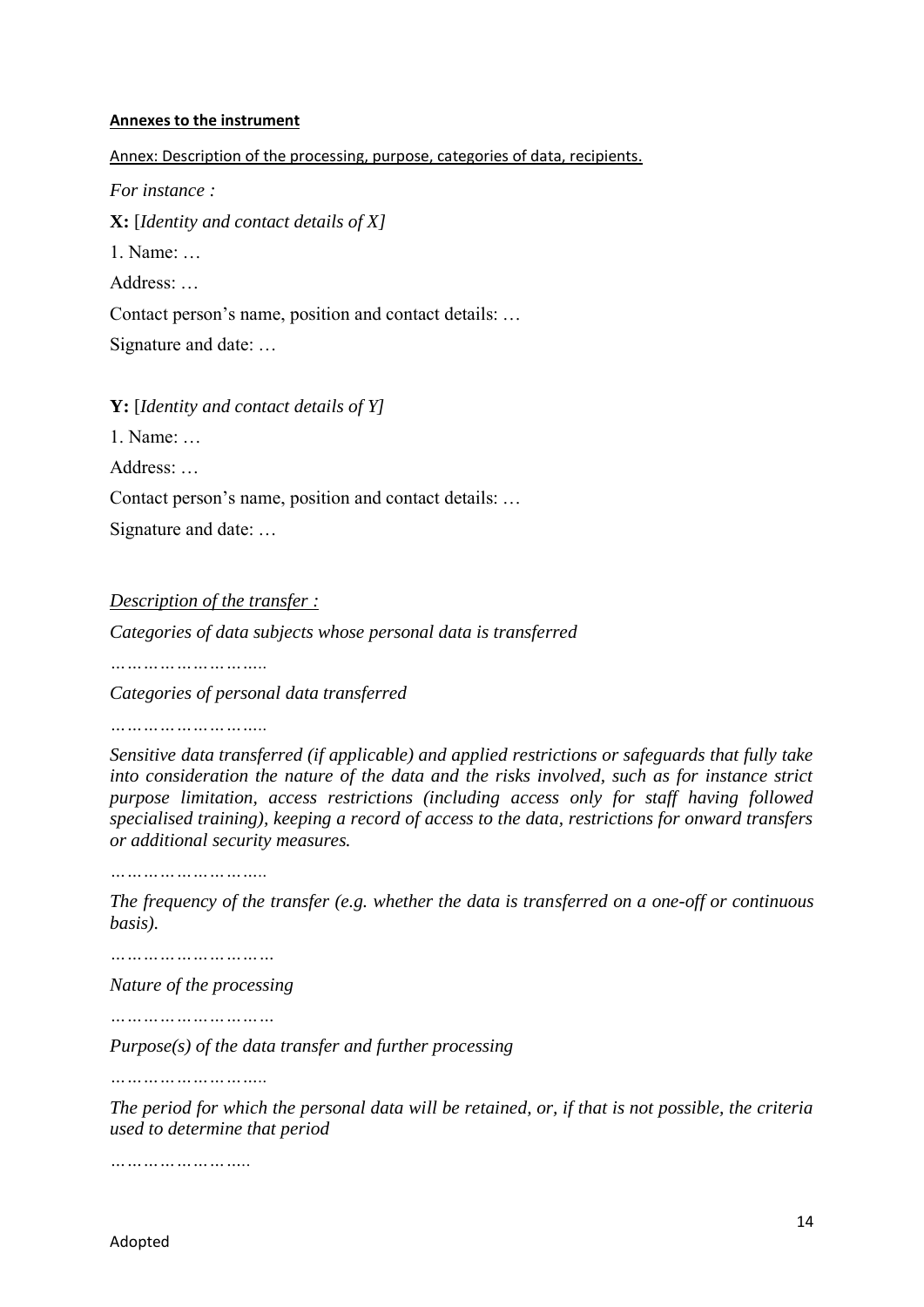Annex I: Description of applicable legislation and relevant technical and organizational security measures

*The technical and organisational measures must be described in specific (and not generic) terms. It is also necessary to clearly indicate which measures apply to each transfer/set of transfers.*

*Description of the technical and organisational measures implemented by X and Y to ensure an appropriate level of security, taking into account the nature, scope, context and purpose of the processing, and the risks for the rights and freedoms of natural persons.*

*[Examples of possible measures:*

*Measures of pseudonymisation and encryption of personal data*

*Measures for ensuring ongoing confidentiality, integrity, availability and resilience of processing systems and services*

*Measures for ensuring the ability to restore the availability and access to personal data in a timely manner in the event of a physical or technical incident*

*Processes for regularly testing, assessing and evaluating the effectiveness of technical and organisational measures in order to ensure the security of the processing*

*Measures for user identification and authorisation*

*Measures for the protection of data during transmission*

*Measures for the protection of data during storage*

*Measures for ensuring physical security of locations at which personal data are processed*

*Measures for ensuring events logging*

*Measures for ensuring system configuration, including default configuration*

*Measures for internal IT and IT security governance and management*

*Measures for certification/assurance of processes and products*

*Measures for ensuring data minimisation*

*Measures for ensuring data quality*

*Measures for ensuring limited data retention*

*Measures for ensuring accountability*

*Measures for allowing data portability and ensuring erasure]*